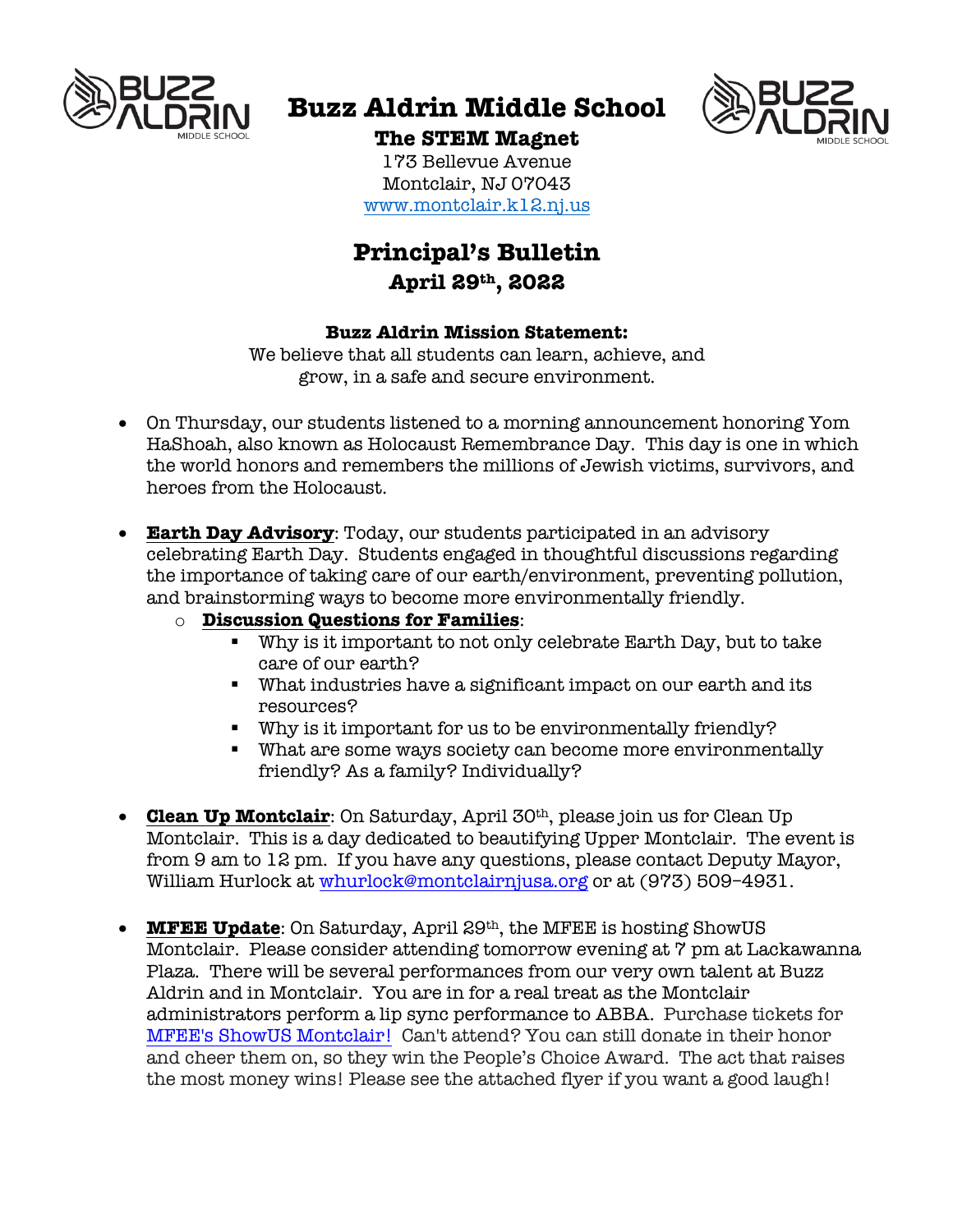- **Heritage Month Information:** Beginning on May 1st, Buzz Aldrin celebrates Asian American Pacific Islander Month and Jewish American Heritage Month. The month of May is when Buzz Aldrin will celebrate the culture, contributions, and achievement of Asian Americans, Pacific Islanders, and Jewish Americans.
	- o Asian American and Pacific Islander Heritage Month (AAPI Heritage Month) is an annual celebration that recognizes the historical and cultural contributions of individuals and groups of Asian and Pacific Islander descent to the United States. The AAPI umbrella term includes cultures from the entire Asian continent—including East, Southeast and South Asia—and the Pacific Islands of Melanesia, Micronesia and Polynesia.
	- o During May, Jewish American Heritage Month recognizes the contributions American Jews have made, and continue to make, to the history, culture and society of this country. The origins of the month began in 1980 with the establishment of Jewish American Week.
- **Spring Musical Production**: We are excited to announce the opening of our Spring Musical production of The Little Mermaid Jr. Please join us to support the performing arts at Buzz! We wish all of our performers the best of luck this week!
	- $\circ$  When: Thursday, May 5<sup>th</sup> & Friday, May 6<sup>th</sup> @ 7 pm
		- Doors open at 6:30 pm
	- o Where: Buzz Aldrin Middle School Auditorium
	- o Details: Adult Tickets \$10.00, Student Tickets \$6.00, Children 6 years and under \$3.00
- **NJHS Update**: The NJHS Induction Ceremony will be held on Thursday, May 5th, during school hours. This ceremony is for current NJHS students only. These students have already been notified through Google Classroom and can confirm their status via Google Classroom. We will be recording the ceremony for families to view afterwards. The video presentation will be posted on Google Classroom. Please email the NJHS advisors, Kate Megdanis (kmegdanis@mpsdnj.us) and Christin Perillo (cperillo@mpsdnj.us), if you have any questions.
- **Yearbook Update**: Yearbooks are nearly sold out and are on a first come first served basis. To order your copy of the yearbook please go to www.jostensyearbooks.com or call 1-877-7675217. Email or yearbook advisor Mrs. Mintz at Jmintz@montclair.k12.nj.us with any questions.
- **Career Day Planning**: We still need parents and community volunteers to participate in Buzz Aldrin's Annual STEAM Career Day! Career Day is an opportunity for community members to inform our students about various professions by sharing personal knowledge and experiences so our students can learn more about the characteristics, skills, and talents required in different occupations. If you have any questions, please feel free to reach out to Mr. Dan Taylor at dtaylor@montclair.k12.nj.us. Please see the details below.
	- o **Date:** Thursday, May 26th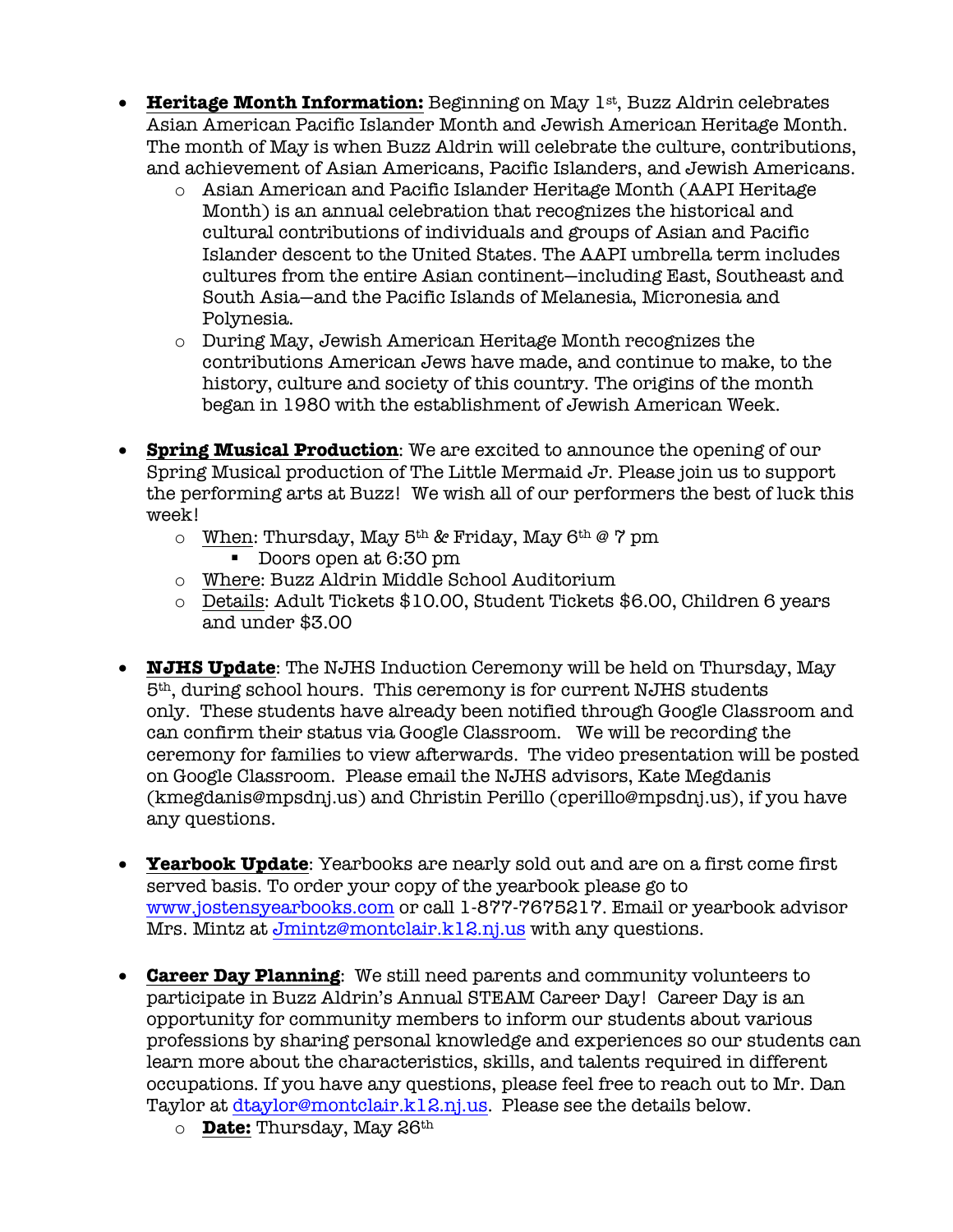- o **Where**: Virtual presentations given to students via Zoom
- o **Additional Information**: Please see the attached STEM bulletin.
- o **Sign Up**: If you are interested in participating, please complete the Google form: https://forms.gle/Nd2jxopeVLmzyUvL6
- Please see Mr. Taylor's attached STEM Bulletin.
- **Montclair High School Information for 8th graders & families:**
	- o Montclair High School will host an Athletic Night on Tuesday, May 24th at 6 pm in the Montclair High School auditorium. All of our high school sports teams will be represented at this event. The event is intended for rising 9th graders through seniors who are interested in participating in athletics for the 2022-2023 school year. Parents/caregivers will be able to speak with our coaches and gather information about what they can expect when they get to the high school.
- **Message from SEPAC**: On Sunday, May 1<sup>st</sup>, there will be a Montclair Disability Pride Parade held from 2 to 4 pm. Please see the attached flyer for more information.

### • **Important Information for Parents:**

- o Please speak with your child about his/her/their behavior both in school and uptown. Several local businesses located near the school have reached out urging parents to speak with their children about their conduct and behavior.
- $\circ$  We are instilling behavior contracts for all three grade levels. Students must maintain appropriate behavior in school to be able to attend field trips/school events.
- o Please visit the district website for the updated COVID-19 guidelines. It is located on the homepage under COVID-19 School Year 2021-2022.
- **District Devices**: We are no longer issuing loaner Chromebooks to students. Students will be responsible for bringing their own charged devices to school. Chromebooks are the only items we are accepting for parent drop-offs. Additionally, we are not accepting parent drop-offs for any items other than Chromebooks.
- On Tuesday, May  $2^{nd}$ , Eid-al-Fitr, known as the day of feasting. This day is celebrated by Muslims all over the world to celebrate the end of fasting for the month of Ramadan. Eid is a reward to the Muslims who spent the month of Ramadan fasting and in worship. Eid Mubarak to all those who celebrate!
- On Thursday, May  $5<sup>th</sup>$ , we celebrate Cinco De Mayo, which celebrates the Mexican Army's victory over France during the French and Mexican War of 1862. Cinco de Mayo is celebrated in the United States to honor the Mexican culture and heritage.